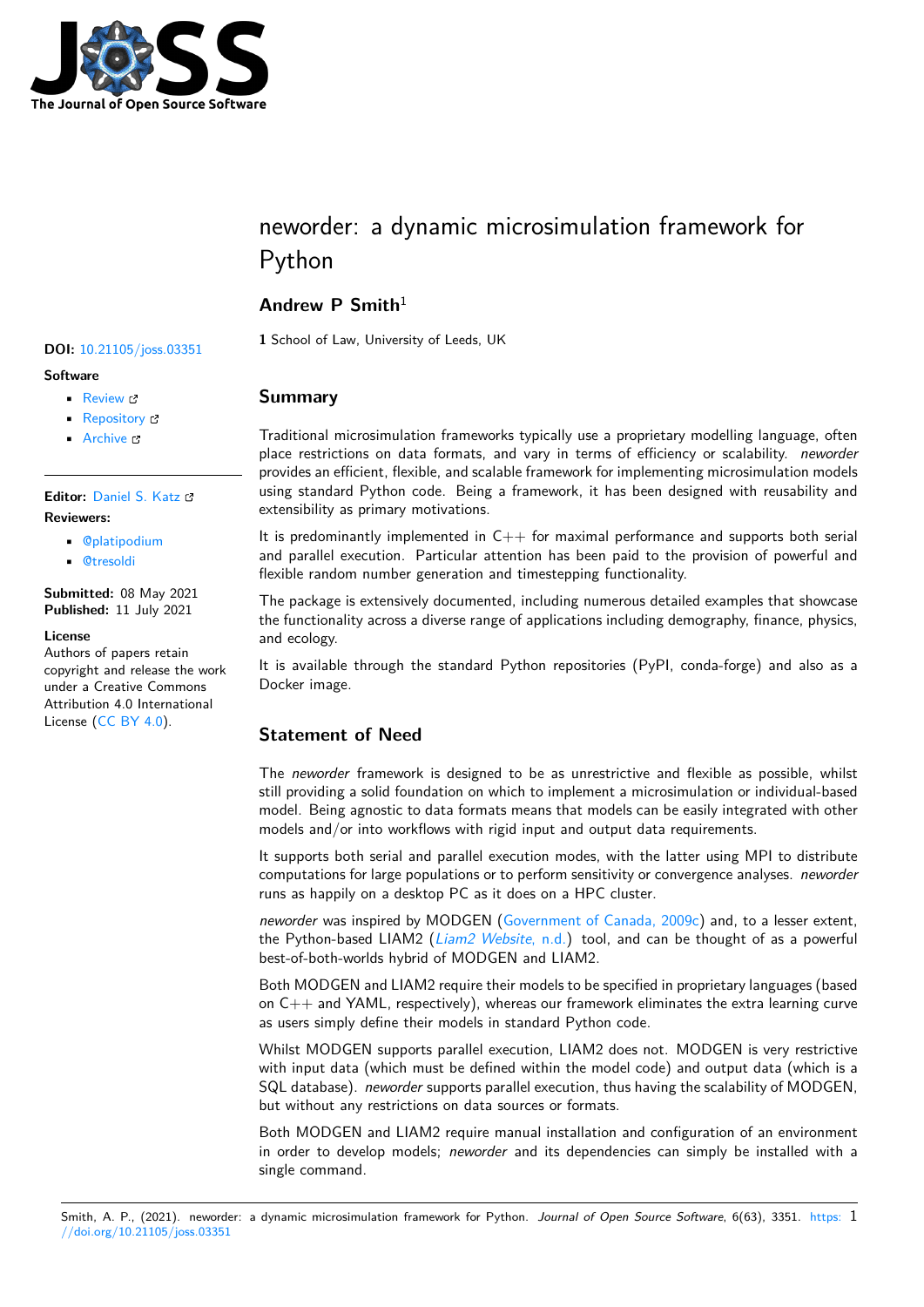

The framework is comprehensively documented (Smith, 2021) and specifically provides detailed examples that are translations of MODGEN models from Bélanger & Sabourin (2017) and Statistics Canada Government of Canada (2009b), demonstrating how *neworder* implementations can be both simpler and more performant (see the Mortality example in the documentation).

Part of the design ethos [is not to reinvent the whe](#page-2-3)el and to leverag[e the huge range of sta](#page-2-2)t[istica](#page-2-2)l functions in packages like *numpy* and *scipy*. Ho[wever, f](#page-2-3)unctions are provided where there is a useful niche function or a major efficiency gain to be had. An example of the former are methods provided to sample extremely efficiently from non-homogeneous Poisson processes using the Lewis-Shedler algorithm (Lewis  $&$  Shedler, 1979), and the ability to perform Markov transitions *in situ* in a pandas dataframe, both of which result in at least a factor-of-ten performance gain.



**Figure 1:** Sampling mortality: "Discrete" samples repeatedly at 1 year intervals, "Continuous" uses the Lewis-Shedler algorithm to sample the entire curve, with a tenfold performance improvement.

Another important consideration in *neworder*'s design is reproducibility, especially with regard to random number generators. Inbuilt extensible seeding strategies allow for fully deterministic execution and control over whether parallel processes should be correlated or uncorrelated, and users can implement their own custom strategies as necessary.

*neworder* is currently being used for a project developing an integrated supply-demand model of police and crime (*M-O-P-D/Police-Supply-Demand*, 2021): a microsimulation of crime at high spatial, temporal and categorical resolution drives an agent-based model of police resourcing (implemented in netlogo), which in turn can dynamically alter the microsimulation parameters according to how well it responds to the events generated.